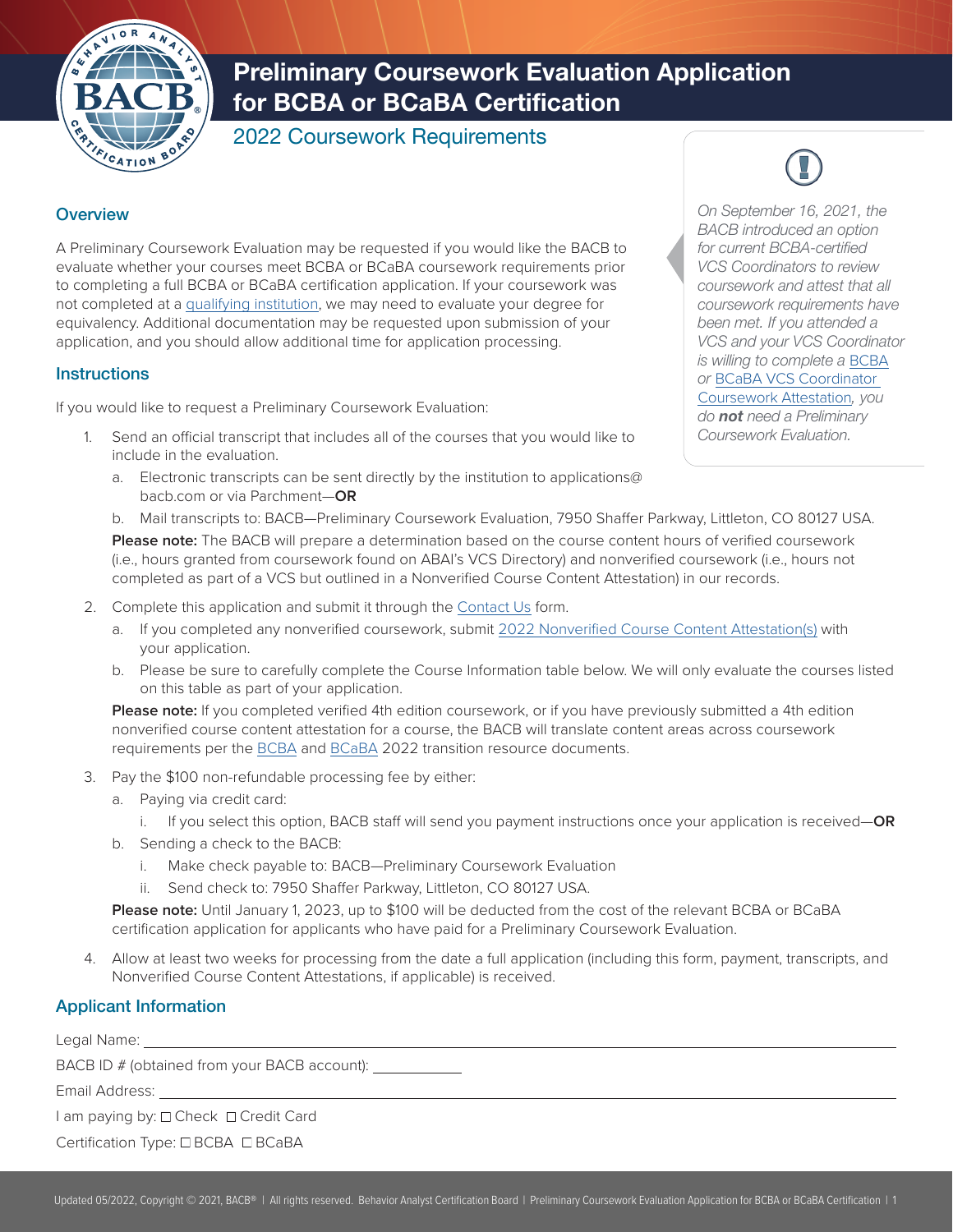### Course Information

Course Number | Course Name | Semester & Year Taken | Is this course part of a VCS?  $\Box$  Yes  $\Box$  No\* If yes: VCS #:  $\Box$  Yes  $\Box$  No\* If yes: VCS #:  $\Box$  Yes  $\Box$  No\* If yes: VCS #:  $\Box$  Yes  $\Box$  No\* If yes: VCS #:  $\Box$  Yes  $\Box$  No\* If yes: VCS #:  $\Box$  Yes  $\Box$  No\* If yes: VCS #:  $\Box$  Yes  $\Box$  No\* If yes: VCS #:  $\Box$  Yes  $\Box$  No\* If yes: VCS #:  $\Box$  Yes  $\Box$  No\* If yes: VCS #:  $\Box$  Yes  $\Box$  No\* If yes: VCS #:

I have taken the following courses and plan to use them to meet the coursework requirements:

*\* Any course that is not part of a VCS will need a* [Nonverified Course Content Attestation](https://www.bacb.com/wp-content/Course-Content-Attestation)*. If you are unsure if your courses were a part of a VCS, you can review ABAI's* [VCS Directory](https://www.abainternational.org/vcs/directory.aspx) *or consult with the VCS Coordinator at your academic institution.*

Processing Notes:

- Transcript(s) are needed to confirm the semester and year that your courses were completed.
- Your official transcript(s) must indicate a passing grade.
- Practicum courses that will be used toward the [BCaBA](https://www.bacb.com/BCaBA-Handbook#Experience%20Requirements) or [BCBA](https://www.bacb.com/BCBA-Handbook#Experience%20Requirements) fieldwork requirements do **not** also count toward the coursework requirements and should **not** be submitted as part of this application.